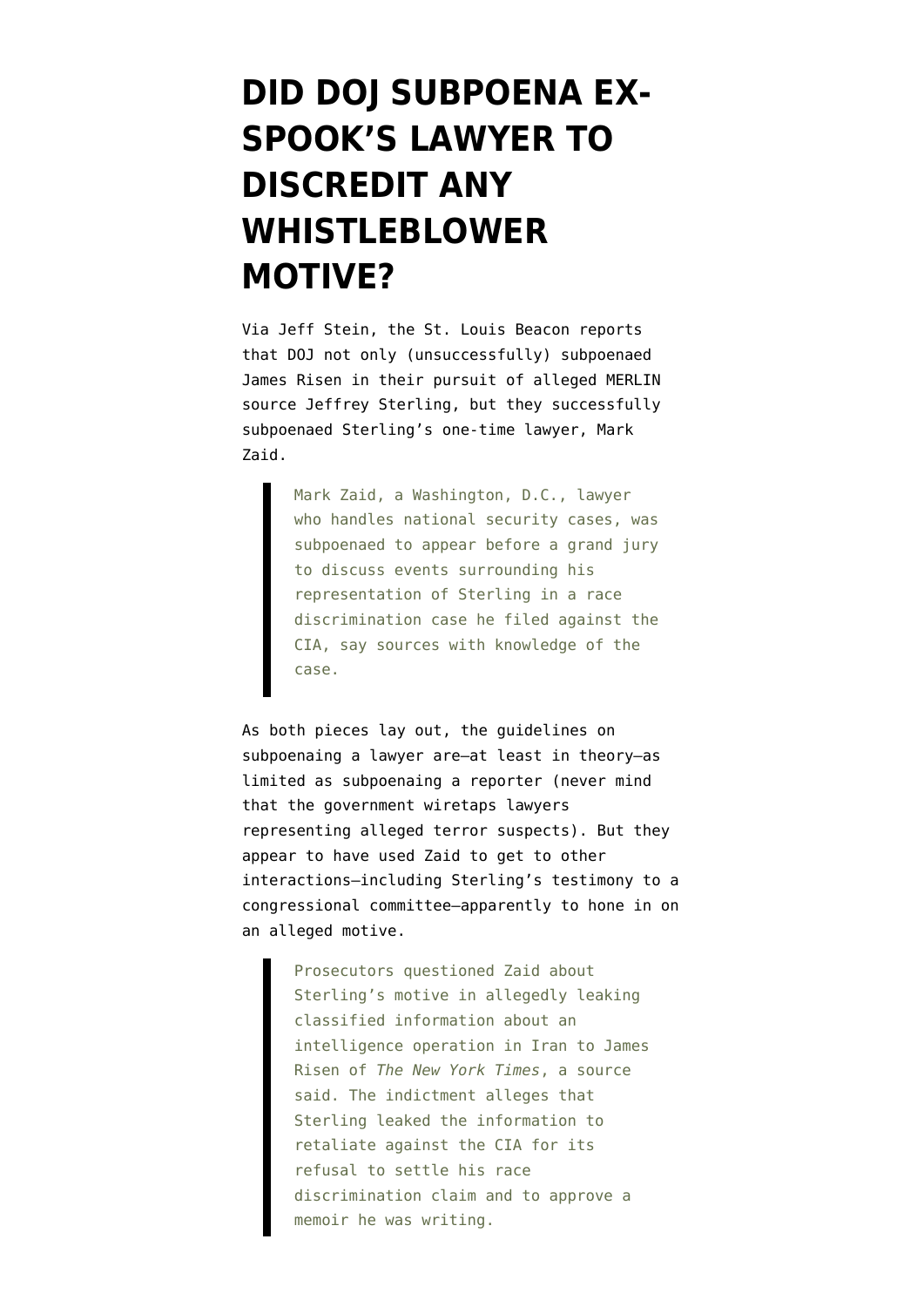The prosecutors' questions focused on motive and dealt with the circumstances of Sterling's case and contacts Zaid had with third parties, a source said. Zaid had tried to negotiate a settlement of Sterling's issues with the CIA. In addition, prosecutors questioned Zaid about actions he had taken on Sterling's behalf that led to testimony to a congressional committee and that promoted his racial discrimination case through the media, a source said.

Zaid's testimony was entirely about his contacts with third parties on Sterling's behalf and was outside of the attorney-client privilege, a source said. [my emphasis]

Now, there are several interesting implications of this. For starters, Zaid probably represents more disgruntled CIA officers than Risen publishes CIA-related scoops. Subpoenaing him–even with the understanding he didn't testify about protected conversations–may chill others who would seek out Zaid for assistance.

But I'm particularly interested in the way this seemingly links conversations with third parties–notably a Congressional Committee–and motive. Because one of the weakest parts of the indictment is the CIA's effort to dismiss the possibility that Sterling came forward as a whistleblower.

The [indictment](http://static1.firedoglake.com/28/files/2011/01/101222-Sterling-Indictment.pdf) describes testimony Sterling gave to two staffers at SSCI on March 5, 2003. This happened two weeks before the start of the Iraq War, but after CIA had rejected the employment discrimination settlements Sterling had proposed through Zaid:

> On or about March 5, 2003, consistent with his secrecy and non-disclosure agreements with the CIA, defendant STERLING met with two staffers of the Senate Select Committee on Intelligence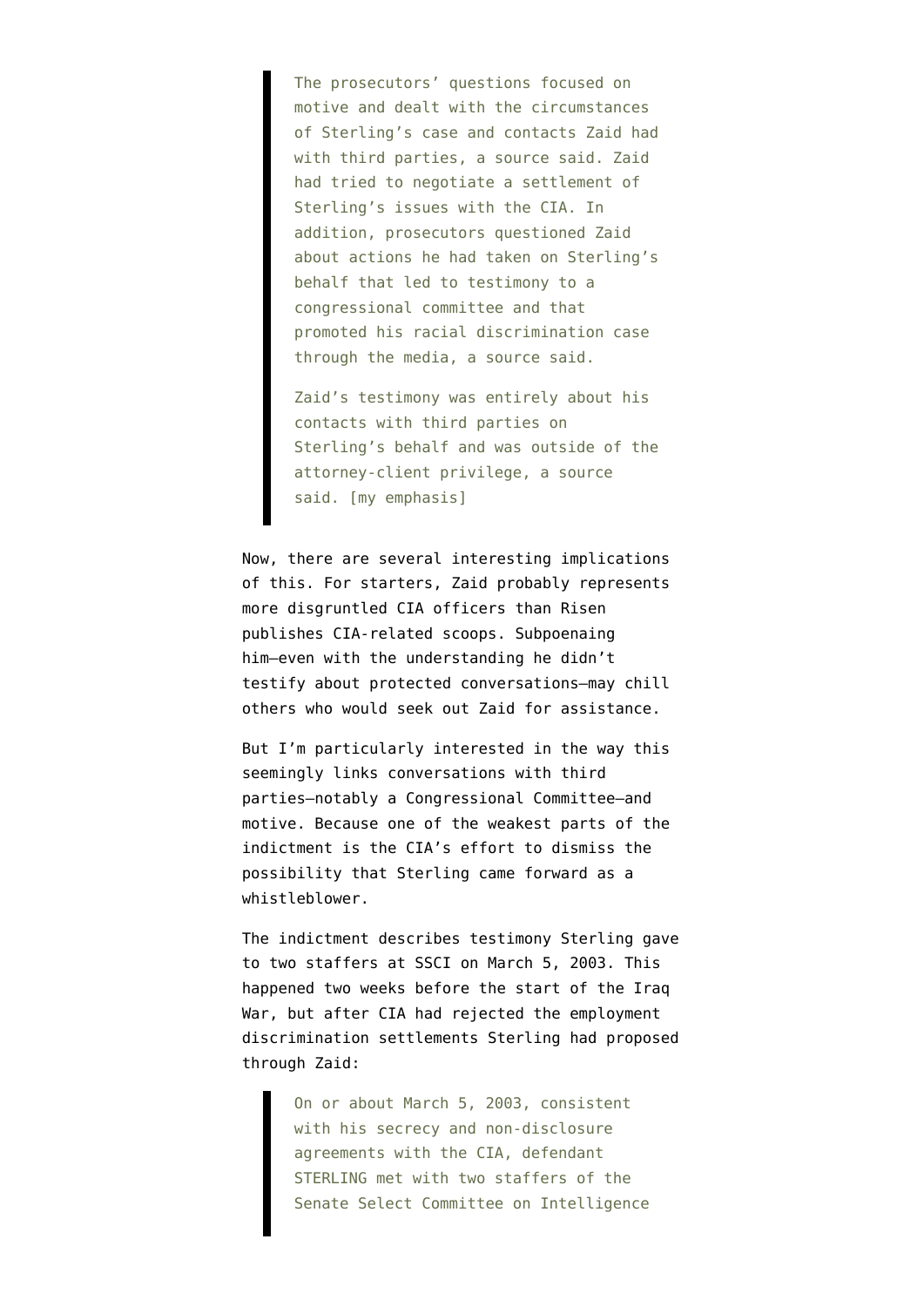and disclosed classified information about Classified Program No. 1 and Human Asset No. 1. However, in doing so, defendant STERLING falsely characterized certain facts and circumstances relating to Classified Program No. 1, falsely reported that he had believed Classified Program No. 1 to have been flawed from its inception based solely upon his mischaracterization of a single remark by a participant in Classified Program No. 1, and claimed, based upon that false information, that Classified Program No. 1 may have enhanced the weapons capability of Country A.

Importantly, the indictment admits that Sterling was entitled to share this information "consistent with his secrecy and non-disclosure agreements." While the indictment doesn't ascribe a motive to Sterling in this meeting, it does say Sterling claimed MERLIN had enhanced Iran's weapons capability. In other words, by all appearances, it seems that Sterling made a legally-allowable effort to alert Congressional oversight staffers that the CIA had engaged in a boneheaded operation that had helped one of the Axes of Evil acquire nukes.

That is, by all appearances, Sterling was acting as a whistleblower.

Note how the indictment claims Sterling misrepresented something to the Committee (which was then headed by Pat Roberts, noted for his efforts to protect Cheney's gaming of intelligence and the CIA's use of torture), but it doesn't provide any evidence that Sterling intentionally misrepresented it. He was wrong, the indictment claims, but it doesn't claim he knew he was wrong.

If Roberts didn't squelch any interest in MERLIN himself, then we can probably assume the CIA told SSCI the same thing they're claiming here, that Sterling was wrong about what he told SSCI.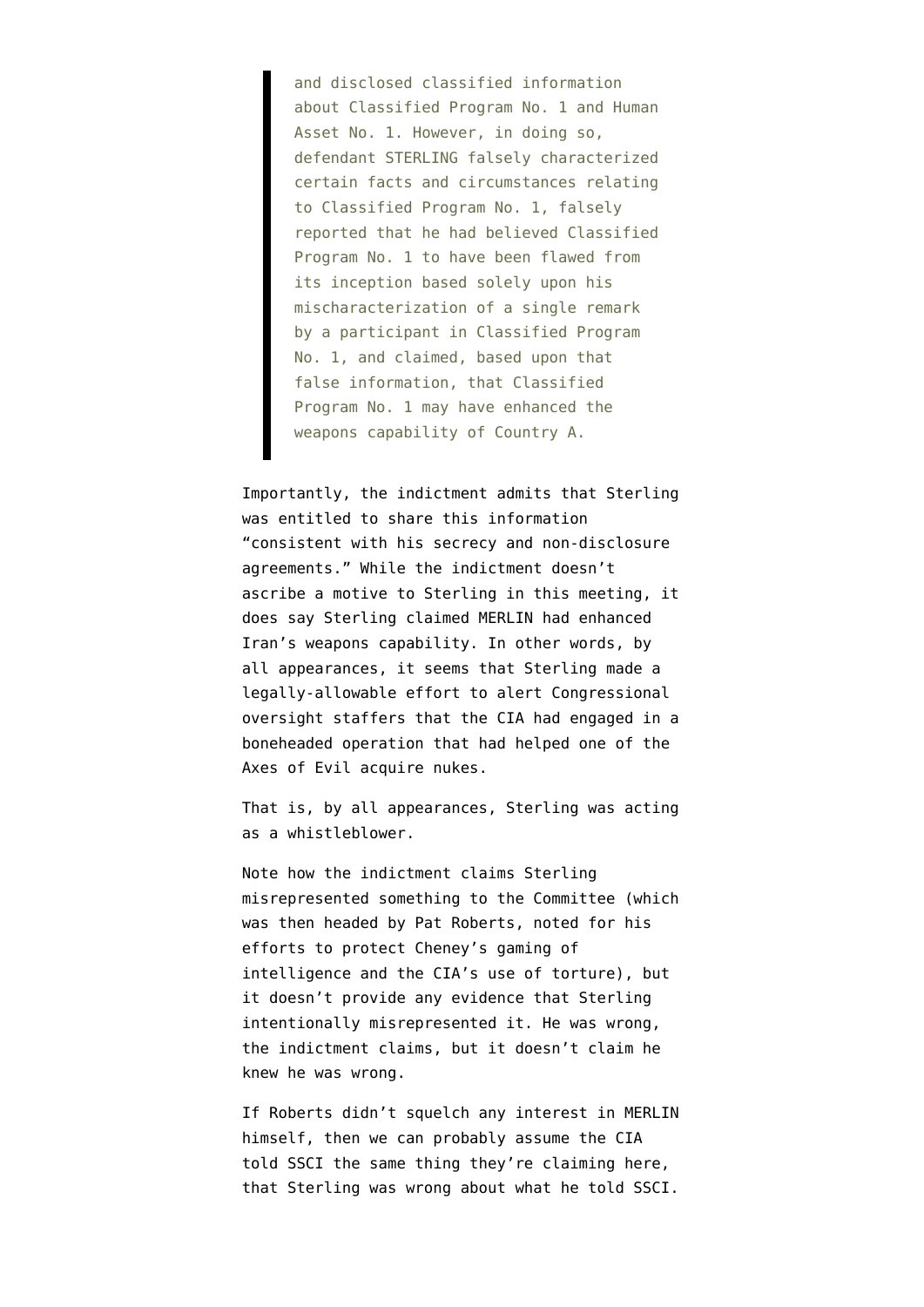Now look how the details change as soon as Sterling goes to Risen. Whereas with the meeting with SSCI, the indictment doesn't attribute a motive and doesn't explicitly claim Sterling intentionally provided false information, they claim Sterling made false representations about the operation to "induce" Risen to publish a story on it.

> Defendant STERLING caused [Risen's first call to the CIA's Public Affairs director about MERLIN] to occur by having disclosed certain information relating to Classified Program No. 1 to Author A and providing false and misleading information about Classified Program No. 1 to Author A in order to induce Author A to publish a newspaper article about Classified Program No. 1.

Claiming Sterling's alleged misrepresentation was part of what Sterling did to induce Risen to publish this attributes a motive to the allegedly false information. Presumably, they're arguing that without the risk that MERLIN gave Iran nukes, Risen wouldn't have found it as interesting a story (though given that this happened just as it was becoming clear Cheney had lied about Iraq's nukes, I'm not so sure).

And, too, the indictment provides a clear motive behind Sterling's attempts to get Risen to publish information on MERLIN.

> Defendant STERLING's anger and resentment towards the CIA grew over time as the CIA rejected the defendant's settlement offers and made other legal decisions. In retaliation for the CIA's refusal to settle on terms favorable to defendant STERLING, as well as other decisions made by the CIA, defendant STERLING caused and attempted to cause the publication of classified information about Classified Program No. 1 and Human Asset No. 1 that defendant STERLING characterized in a false and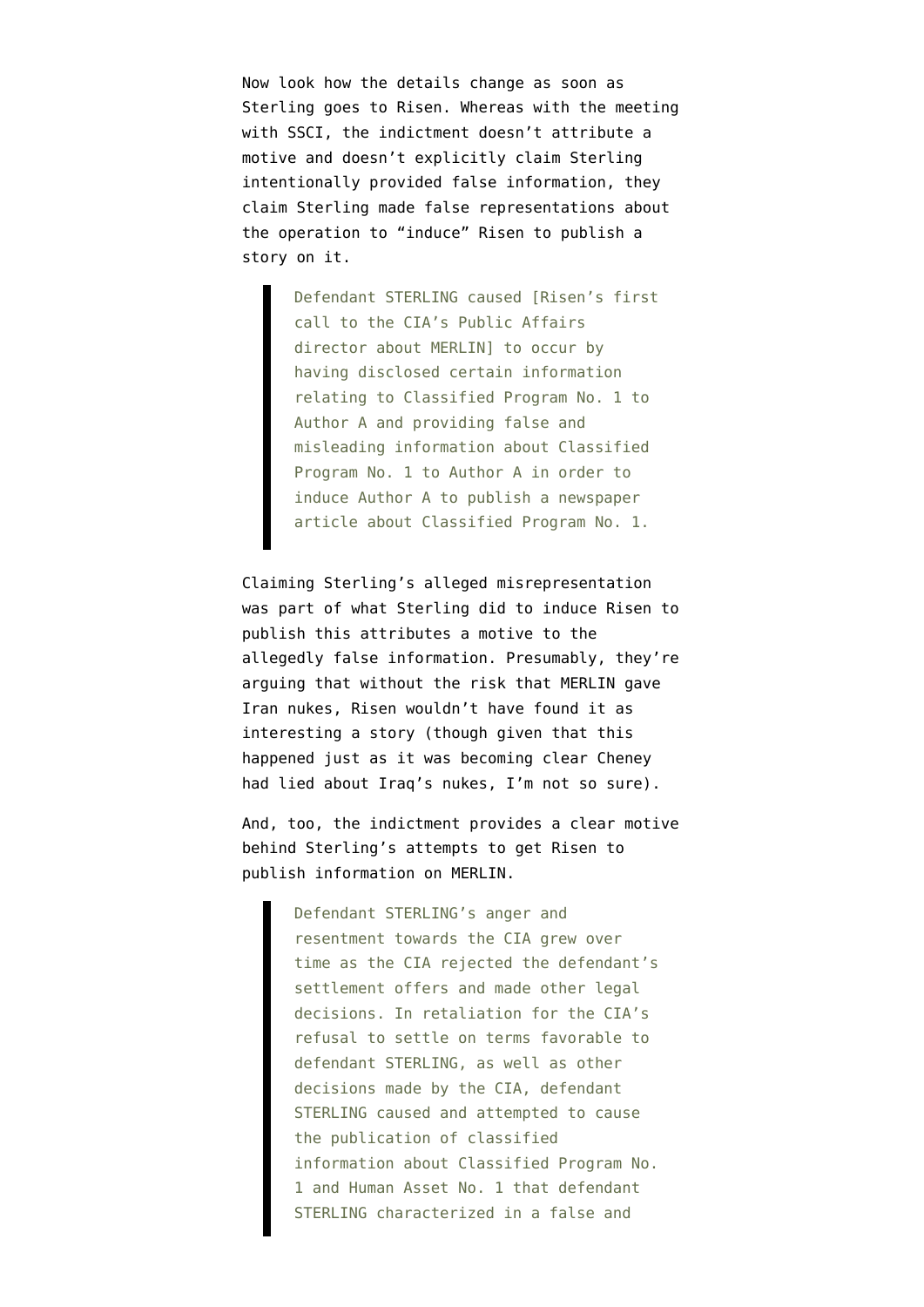## misleading manner.

So it seems likely to me the government went to the trouble of subpoenaing Zaid to try to smooth this transition between what appears to be legal whistleblowing to what they claim to be retaliatory, misrepresentative leaking. I would imagine they're very interested in why Zaid (apparently) negotiated the testimony to SSCI.

Mind you, there are three more interesting details of timing. The indictment alleges that Sterling was the source for [this November 4,](http://www.commondreams.org/headlines01/1104-04.htm) [2001 article](http://www.commondreams.org/headlines01/1104-04.htm) revealing that the 9/11 attacks had destroyed CIA's New York office. As the indictment lays out, it appeared just days after the CIA had rejected Sterling's second employment discrimination settlement attempt. So they lay the ground work for retaliation motive early.

Also, the indictment claims that Sterling called Risen on February 27, 2003, two weeks after CIA rejected his last settlement offer, putting it before Sterling told SSCI CIA had had him help deal nuclear blueprints to Iran.

But perhaps the most interesting set of dates appear in a paragraph in [Sterling's suit–](http://static1.firedoglake.com/28/files/2011/01/030403-Sterling-Complaint.pdf)filed March 4, 2003, so the day before he testified to SSCI–regarding CIA's refusal to let him publish details in his memoir.

> By letter dated January 3, 2003, the CIA notified Sterling of additional decisions regarding his October submission [to the Publication Review Board]. Sterling was not only notified that the CIA considered certain information in his manuscript to be classified, which also conflicted with earlier decisions, but the CIA informed Sterling that he should add information into the manuscript that was blatantly false. Upon information and belief, the CIA instructed Sterling to knowingly include false information within his